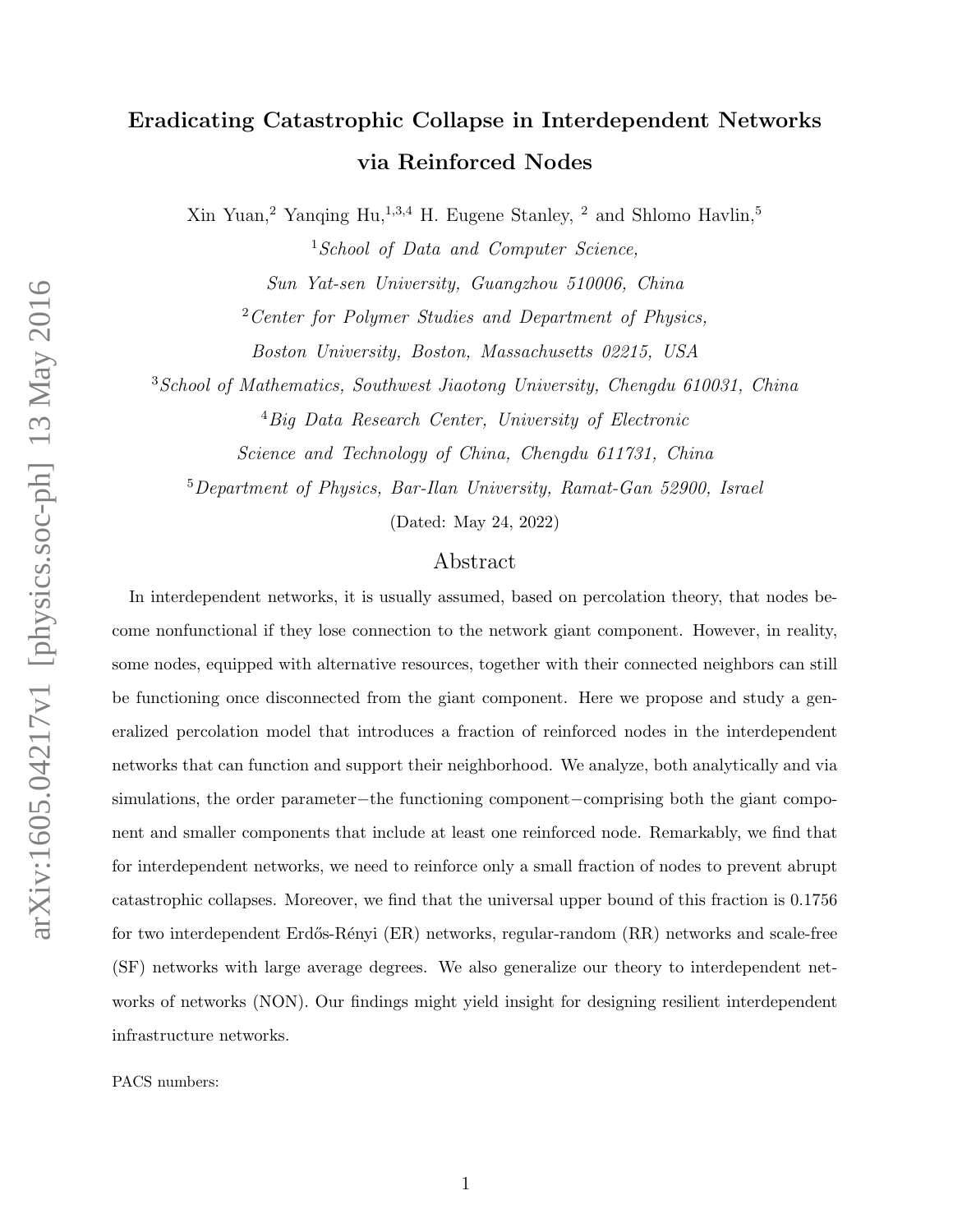Complex networks often interact and depend on each other to function properly [\[1–](#page-7-0)[8\]](#page-7-1). Due to interdependencies, these interacting networks may easily suffer abrupt failures and face catastrophic consequences, such as the blackouts of Italy in 2003 and North America in 2008 [\[3,](#page-7-2) [4,](#page-7-3) [6\]](#page-7-4). Thus, a major open challenge arises as how to tackle the vulnerability of interdependent networks. Virtually many existing theories on the resilience of interacting networks have centered on the formation of the largest cluster (called the giant component) [\[4,](#page-7-3) [6,](#page-7-4) [9,](#page-7-5) [11–](#page-7-6)[16\]](#page-8-0), and consider only the nodes in the giant component as functional, since all the small clusters do not have a connection to the majority of nodes, which are in the giant component.

However, in many realistic networks, in case of network component failures, some nodes (which we call here reinforced nodes), and even clusters containing reinforced nodes outside of the giant component, can resort to contingency mechanisms or back-up facilities to keep themselves functioning normally [\[17](#page-8-1)[–19\]](#page-8-2). For example, small neighborhoods in a city when facing a sudden power outage could employ alternative facilities to sustain themselves. Consider also the case where some important internet ports, after their fiber links are cut off from the giant component, could use satellites [\[20\]](#page-8-3) or high-altitude platforms [\[21\]](#page-8-4) to exchange vital information. These possibilities strongly motivate us to generalize the percolation theory [\[9,](#page-7-5) [10\]](#page-7-7) to include a fraction of reinforced nodes that are capable of securing the functioning of the finite clusters in which they are located. We apply this framework to study a system of interdependent networks and find that a small fraction of reinforced nodes can avoid the catastrophic abrupt collapse.

In this paper we develop a mathematical framework based on percolation [\[4,](#page-7-3) [6,](#page-7-4) [13,](#page-7-8) [14,](#page-7-9) [22\]](#page-8-5) for studying interdependent networks with reinforced nodes and find exact solutions to the minimal fraction of reinforced nodes needed to eradicate catastrophic collapses. In particular we apply our framework to study and compare three types of random networks, (i) ER networks with a Poisson degree distribution  $(P(k) = e^{-\langle k \rangle} \langle k \rangle^k / k!)$  [\[23\]](#page-8-6), (ii) SF networks with a power law degree distribution  $(P(k) \sim k^{-\lambda})$  [\[24\]](#page-8-7), and (iii) RR networks with a Kronecker delta degree distribution  $(P(k) = \delta_{k,k_0})$ . We find the universal upper bound for this minimal fraction to be 0.1756 for two interdependent ER networks with any average degree and SF and RR networks with a large average degree.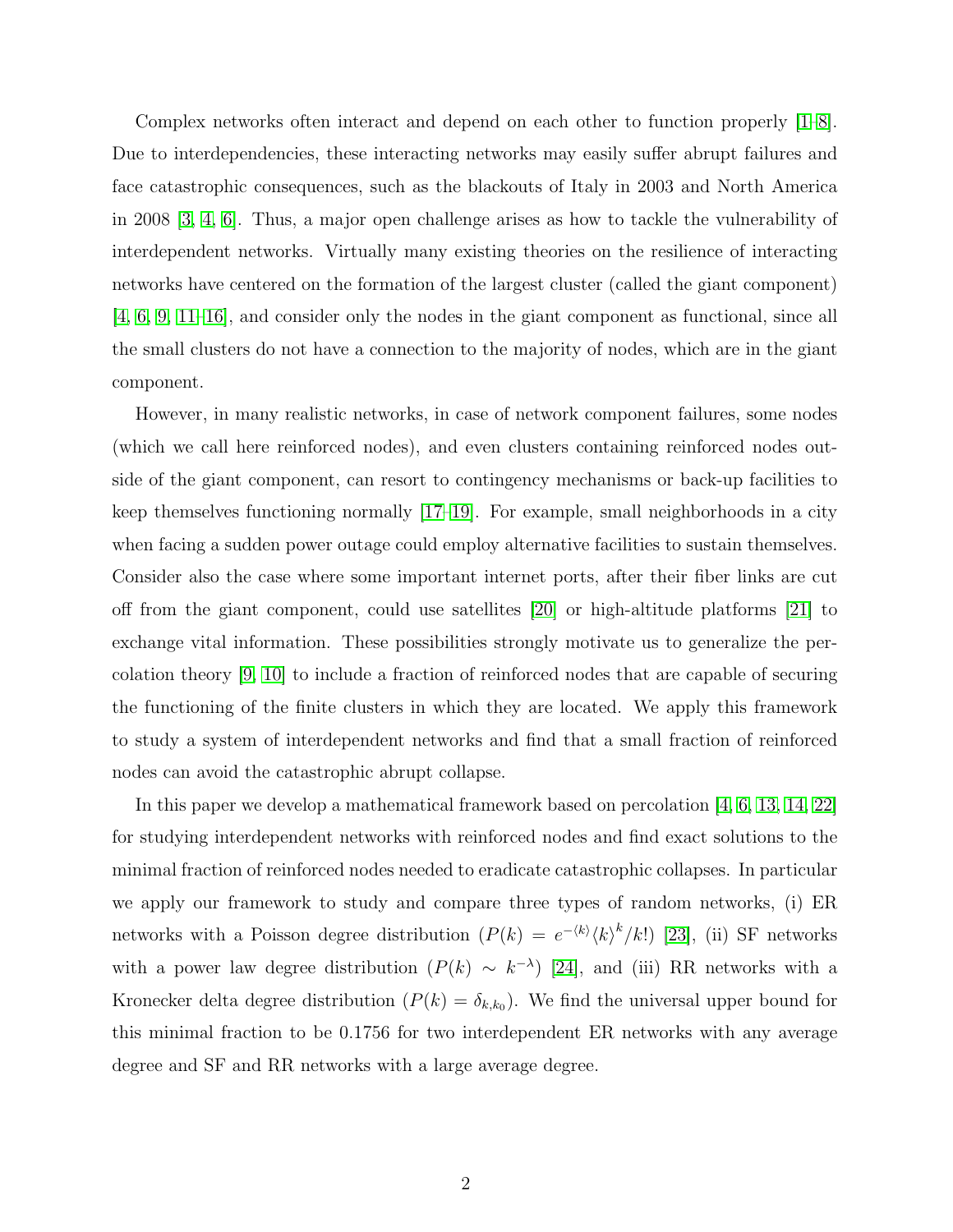#### I. MODEL

Formally, for simplicity and without loss of generality, our model consists of two networks A and B with N nodes in each network (see Fig. [1\)](#page-9-0). Within network A the nodes are randomly connected by A links with degree distribution  $P_A(k)$ , while in network B the nodes are randomly connected by B links with degree distribution  $P_B(k)$ . In addition, a fraction  $q_A$  of nodes in A are randomly dependent (through dependency links) on nodes in network  $B$  and a fraction  $q_B$  of nodes in network  $B$  are randomly dependent on nodes in network A [\[25\]](#page-8-8). We also assume that a node from one network depends on no more than one node from the other network and if a node i in network  $A$  is dependent on a node j in network B and j depends on a node l in network A, then  $l = i$  (a no-feedback condition [\[4,](#page-7-3) [6,](#page-7-4) [26,](#page-8-9) [27\]](#page-8-10)). We denote  $\rho_A$  and  $\rho_B$  as the fractions of nodes that are randomly chosen as reinforced nodes in network  $A$  and network  $B$ , respectively. In each network, together with the giant component, those smaller clusters containing at least one reinforced node make up the functioning component, as shown in Fig. [1.](#page-9-0) The failure process is initiated by removing randomly a fraction  $1-p$  of nodes from each network. Therefore when nodes from one network fail their dependent counterparts from the other network must also fail. In this case, an autonomous node (a node that does not need support from the other network) [\[25\]](#page-8-8) survives if it is connected to a functioning component of its own network; a dependent node  $n_0$  survives if both  $n_0$  and the node it depends on are connected to their own networks' functioning components.

We introduce the generating function of the degree distribution  $G_{A0}(x) = \sum_{k} P_{A}(k)x^{k}$ and the associated branching processes  $G_{A1}(x) = G'_{A}$  $\int_{A0}^{'}(x)/G'_{A0}(1)$  [\[15\]](#page-8-11); similar equations exist to describe network  $B$ . At the steady state, using the probabilistic framework [\[28–](#page-8-12)[34\]](#page-8-13), we denote x  $(y)$  as the probability that a randomly chosen link in network A  $(B)$  reaches the functioning component of network  $A(B)$  at one of its nodes. Thus x and y satisfy the following self-consistent equations (see SI Appendix, section 2),

<span id="page-2-0"></span>
$$
x = p[1 - (1 - \rho_A)G_{A1}(1 - x)] \times \{1 - q_A + pq_A[1 - (1 - \rho_B)G_{B0}(1 - y)]\},
$$
 (1)

and

<span id="page-2-1"></span>
$$
y = p[1 - (1 - \rho_B)G_{B1}(1 - y)] \times \{1 - q_B + pq_B[1 - (1 - \rho_A)G_{A0}(1 - x)]\}.
$$
 (2)

These two equations can be transformed into  $x = F_1(p, y)$  and  $y = F_2(p, x)$ , which can be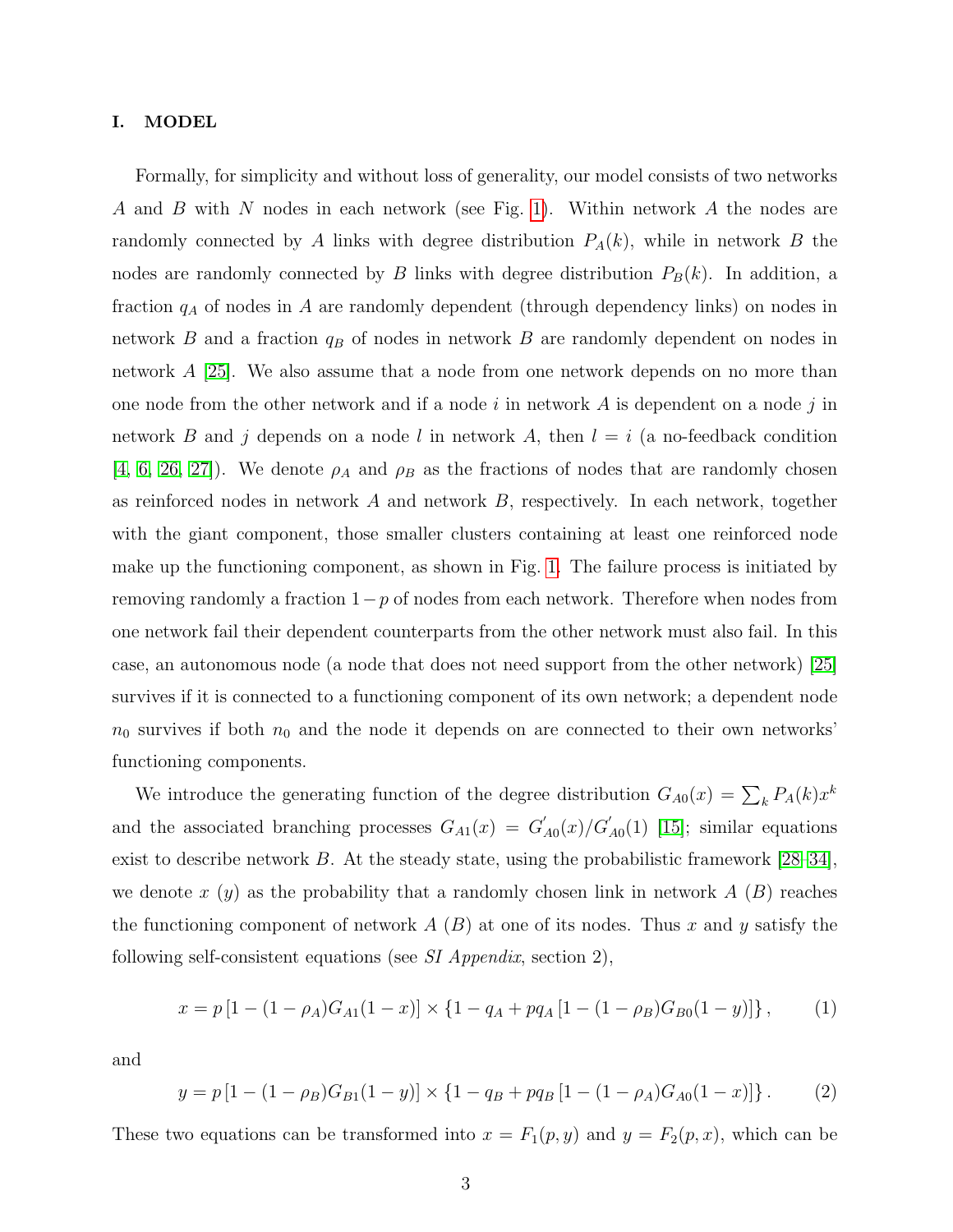solved numerically by iteration with the proper initial values of x and  $y$ .

Accordingly, the sizes of the functioning components are determined by (see SI Appendix, section 2)

<span id="page-3-1"></span>
$$
P_{\infty}^{A} = p[1 - (1 - \rho_{A})G_{A0}(1 - x)] \times \{1 - q_{A} + pq_{A}[1 - (1 - \rho_{B})G_{B0}(1 - y)]\},
$$
 (3)

and

<span id="page-3-2"></span>
$$
P_{\infty}^{B} = p[1 - (1 - \rho_B)G_{B0}(1 - y)] \times \{1 - q_B + pq_B[1 - (1 - \rho_A)G_{A0}(1 - x)]\}.
$$
 (4)

If the system has an abrupt phase transition at  $p = p_c^I$ , the functions  $x = F_1(p, y)$  and  $y = F_2(p, x)$  satisfy the condition

<span id="page-3-0"></span>
$$
\frac{\partial F_1(p_c^I, y^I)}{\partial y^I} \cdot \frac{\partial F_2(p_c^I, x^I)}{\partial x^I} = 1,\tag{5}
$$

namely, the curves  $x = F_1(p_c^I, y)$  and  $y = F_2(p_c^I, x)$  touch each other tangentially at  $(x^I, y^I)$ [\[32,](#page-8-14) [35\]](#page-8-15).

## II. RESULTS

For a general system of interdependent networks A and B,  $P_{\infty}^{A}$ ,  $P_{\infty}^{B}$  and the existence of  $p_c^I$  can be easily determined numerically, using Eqs. [1](#page-2-0)[-5.](#page-3-0) As an example, Fig. [2](#page-9-1) shows the excellent agreement between simulation and theory.

However it is important to find analytic expressions for  $P_{\infty}^{A}$ ,  $P_{\infty}^{B}$  and  $p_c^I$ , at least for simpler cases, that can serve as a benchmark to better understand simulated solutions of more realistic cases. Thus here, for simplicity, we consider the symmetric case where  $P_A(k)$  $P_B(k)$ ,  $\rho_A = \rho_B = \rho$  and  $q_A = q_B = q$ . This symmetry readily implies that  $x = y \equiv F(p, x)$ , reducing Eqs. [1](#page-2-0) and [2](#page-2-1) to a single equation. Similarly, it renders  $P^A_\infty = P^B_\infty \equiv P_\infty$  and transforms Eq. [5](#page-3-0) to  $\frac{\partial F(p_c^I, x^I)}{\partial x^I}$  $\frac{(p_c^L, x^I)}{\partial x^I} \cdot \frac{dx^I}{dx^I} = 1$  $\frac{(p_c^L, x^I)}{\partial x^I} \cdot \frac{dx^I}{dx^I} = 1$ , i.e.,  $\frac{\partial F(p_c^I, x^I)}{\partial x^I} = 1$ . Using Eqs. 1[-5,](#page-3-0) we derive  $p_c^I$  and  $P_{\infty}$  rigorously (see *SI Appendix*, section 3).

Surprisingly, we find that even for a system built with a relatively high dependency coupling there exists a specific value  $\rho^*$  that divides the phase diagram into two regimes. Specifically, if  $\rho \leq \rho^*$ , the system is subject to abrupt transitions; however, if  $\rho > \rho^*$ , the abrupt percolation transition is absent in the system because the giant component changes from a first-order phase transition behavior to a second-order phase transition behavior (see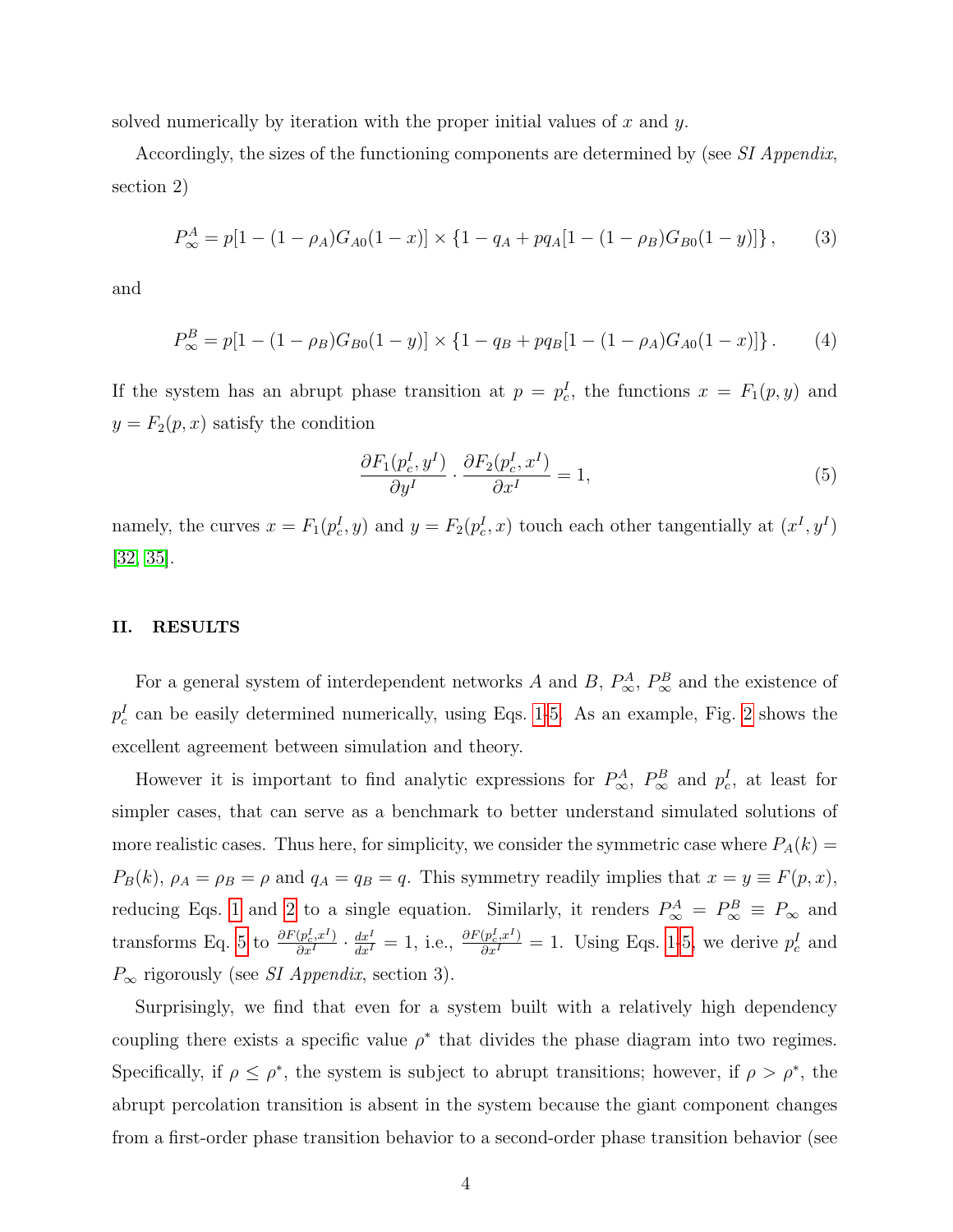SI Appendix, section 3). Therefore  $\rho^*$  is the minimum fraction of nodes in each network that need to be reinforced in order to make the interdependent system less risky and free from abrupt transitions. Moreover,  $\rho^*$  satisfies the condition (see SI Appendix, section 3)

$$
\frac{dp_c^I}{dx^I}|_{\rho=\rho^*} = 0.
$$
\n(6)

Figure [3](#page-10-0) shows the existence of  $\rho^*$  for systems of fully interdependent ER networks ( $\rho^* \approx$ 0.1756) and scale-free (SF) networks ( $\rho^* \approx 0.0863$ ), respectively; Figs. [3](#page-10-0)A and 3B depict the dramatic behavior change of the functioning components as  $\rho$  increases slightly from under  $\rho^*$  to above  $\rho^*$ .

We next solve this critical value  $\rho^*$  as a function of q and  $\langle k \rangle$  for two interdependent ER networks as (see SI Appendix, section 3.1),

<span id="page-4-0"></span>
$$
\rho^* = 1 - \frac{\exp\left\{\frac{1}{2}\left[1 - \langle k \rangle \left(1 - q\right)^2 / 2q\right]\right\}}{2 - \sqrt{\langle k \rangle \left(1 - q\right)^2 / 2q}},\tag{7}
$$

where  $q_0 \leq q \leq 1$  and  $q_0$  is the minimum strength of interdependence required to abruptly collapse the system [\[36\]](#page-8-16). If we set  $\rho^* = 0$  in Eq. [7,](#page-4-0)  $q_0$  can be obtained from  $\langle k \rangle (1 - q_0)^2 / 2q_0 =$ 1 as  $q_0 = \left(1 + \langle k \rangle - \sqrt{2 \langle k \rangle + 1}\right) / \langle k \rangle$ , as found in Refs. [\[35,](#page-8-15) [37\]](#page-8-17). Applying Taylor expansion to Eq. [7](#page-4-0) for  $q \to q_0$ , we get the critical exponent  $\beta_1$ , defined via  $\rho^* \sim (q - q_0)^{\beta_1}$  with  $\beta_1 = 3$ .

Hence for any  $q \in [q_0, 1]$  we first calculate  $\rho^*$  using Eq. [7](#page-4-0) then  $p_c^I$  corresponding to this q and  $\rho^*$  can be computed as (see *SI Appendix*, section 3.1)

$$
p_c^I(q, \rho^*) = \left[2 - (1 - q)\sqrt{\langle k \rangle/2q}\right] / \sqrt{2 \langle k \rangle q},\tag{8}
$$

and the size of the functioning component at this  $p_c^I$  is

$$
P_{\infty}(p_c^I) = \left[1 - \langle k \rangle \left(1 - q\right)^2 / 2q\right]/2 \langle k \rangle. \tag{9}
$$

The behavior of the order parameter  $P_{\infty}(p)$  near the critical point is defined by the critical exponent  $\beta_2$ , where  $P_{\infty}(p \to p_c^I) \sim (p - p_c^I)^{\beta_2}$  with  $\beta_2 = 1/3$  if  $\rho = \rho^*$  and  $\beta_2 = 1/2$  otherwise (see SI, Appendix, section 3.1.1 and Ref. [\[25\]](#page-8-8)). Similar scaling behaviors have been reported in a bootstrap percolation problem [\[29\]](#page-8-18).

In Fig. [4](#page-10-1)A we plot  $\rho^*$  from Eq. [7](#page-4-0) as a function q for several different values of  $\langle k \rangle$ . Interestingly, at  $q = 1$ , namely, for two fully interdependent ER networks, we find, for all mean degrees, the maximum of  $\rho^*$  to be

$$
\rho_{\text{max}}^* = 1 - e^{1/2}/2 \approx 0.1756,\tag{10}
$$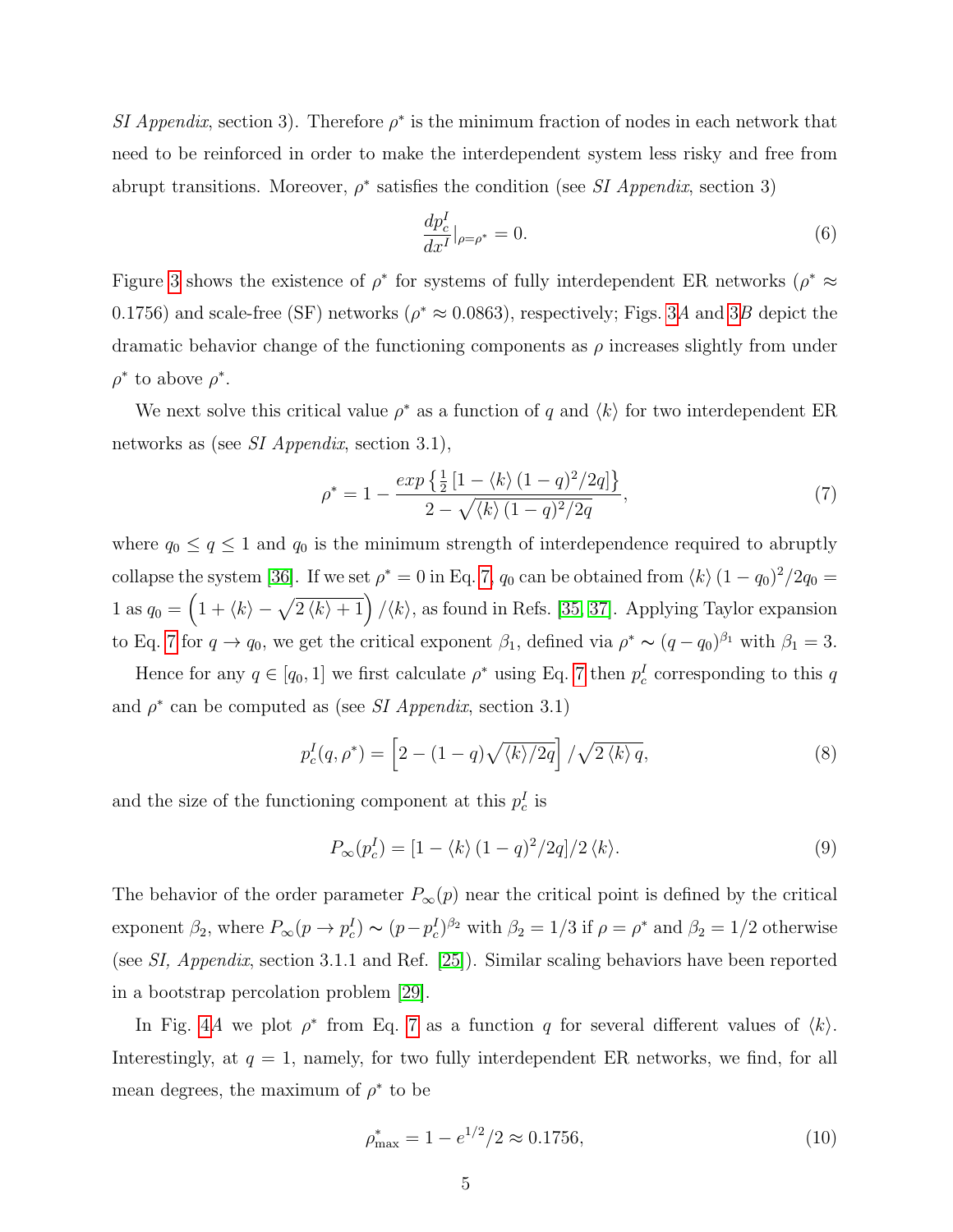which is independent of  $\langle k \rangle$ . In Fig. [4](#page-10-1)B we plot  $\rho^*$  as a function of q for several degree exponents  $\lambda$  of SF networks. Here  $\rho^*$  increases as  $\lambda$  increases and takes its maximum  $\rho_{\max}^*$ at  $q = 1$ , corresponding to the fully interdependent case, which is the most vulnerable. Thus if the dependency strength q is unknown,  $\rho_{\text{max}}^*$  is the minimal fraction of reinforced nodes, that can prevent catastrophic collapse.

Similarly, we obtain  $\rho_{\text{max}}^*$  as a function of the degree exponent  $\lambda$  for two fully interdepen-dent SF networks (see Fig. [5](#page-11-0)A) and  $\rho_{\text{max}}^*$  as a function of  $k_0$  for two fully interdependent RR networks (see Fig. [5](#page-11-0)B). Note that as  $\lambda$  increases,  $\rho_{\text{max}}^*$  initially increases but later stabilizes at a value determined by  $k_{\text{min}}$  as the degree distribution becomes more homogeneous and its network structure becomes the same as that in an RR network with  $k_0 = k_{\text{min}}$  (see SI, Appendix, section 3.2). For RR networks, as  $k_0$  increases,  $\rho_{\text{max}}^*$  initially decreases but later stabilizes at a value close to 0.1756, since at very large  $k_0$  the structure of these RR networks resembles that of ER networks with  $\langle k \rangle = k_0$  (see SI Appendix, section 3.2).

Next we solve  $\rho_{\text{max}}^*$  of two fully interdependent networks as a function of  $\alpha$ , where  $\alpha =$  $\langle k \rangle_A / \langle k \rangle_B$  (see Fig. S10 in *SI Appendix*, section 4.1). We find that in two ER networks, as  $\alpha$  increases,  $\rho_{\text{max}}^*$  increases and has a maximum at  $\alpha = 1$ , corresponding to the symmetric case studied above. In the case of RR networks with large  $k_0$ ,  $\rho_{\text{max}}^*$  behaves similarly to its counterpart in ER networks, peaking around  $\alpha = 1$  at 0.1756 (see Fig. [5](#page-11-0)B). Moreover, in the case of SF networks when  $\lambda \in (2,3]$ ,  $\rho_{\max}^* \leq 0.11$ ; whereas when  $\lambda$  and  $k_{\min}$  are relatively large,  $\rho_{\text{max}}^*$  will also peak around  $\alpha = 1$  with a value close to that obtained in RR networks. Therefore in the extreme case where  $\lambda$  and  $k_{\text{min}}$  are large, SF networks converge to RR networks with  $k_0 = k_{\text{min}}$ , which further converge to ER networks with  $\langle k \rangle = k_0$ . Thus in these extreme cases there exists a universal  $\rho_{\text{max}}^*$  equal to 0.1756 (see *SI Appendix*, section 4.2).

Our approach can be generalized to solve the case of tree-like networks of networks (NON)  $[6, 34]$  $[6, 34]$ . For example, we study the symmetric case of an ER NON with n fully interdependent member networks and obtain

$$
\rho_{\text{max}}^* = 1 - e^{1 - 1/n},\tag{11}
$$

which is independent of the average degree  $\langle k \rangle$  (see SI Appendix, section 3.1.2). This relationship indicates that the bigger n is, the larger  $\rho_{\text{max}}^*$  should be, which is consistent with the previous finding that the more networks an NON has, the more vulnerable it will be  $|6|$ .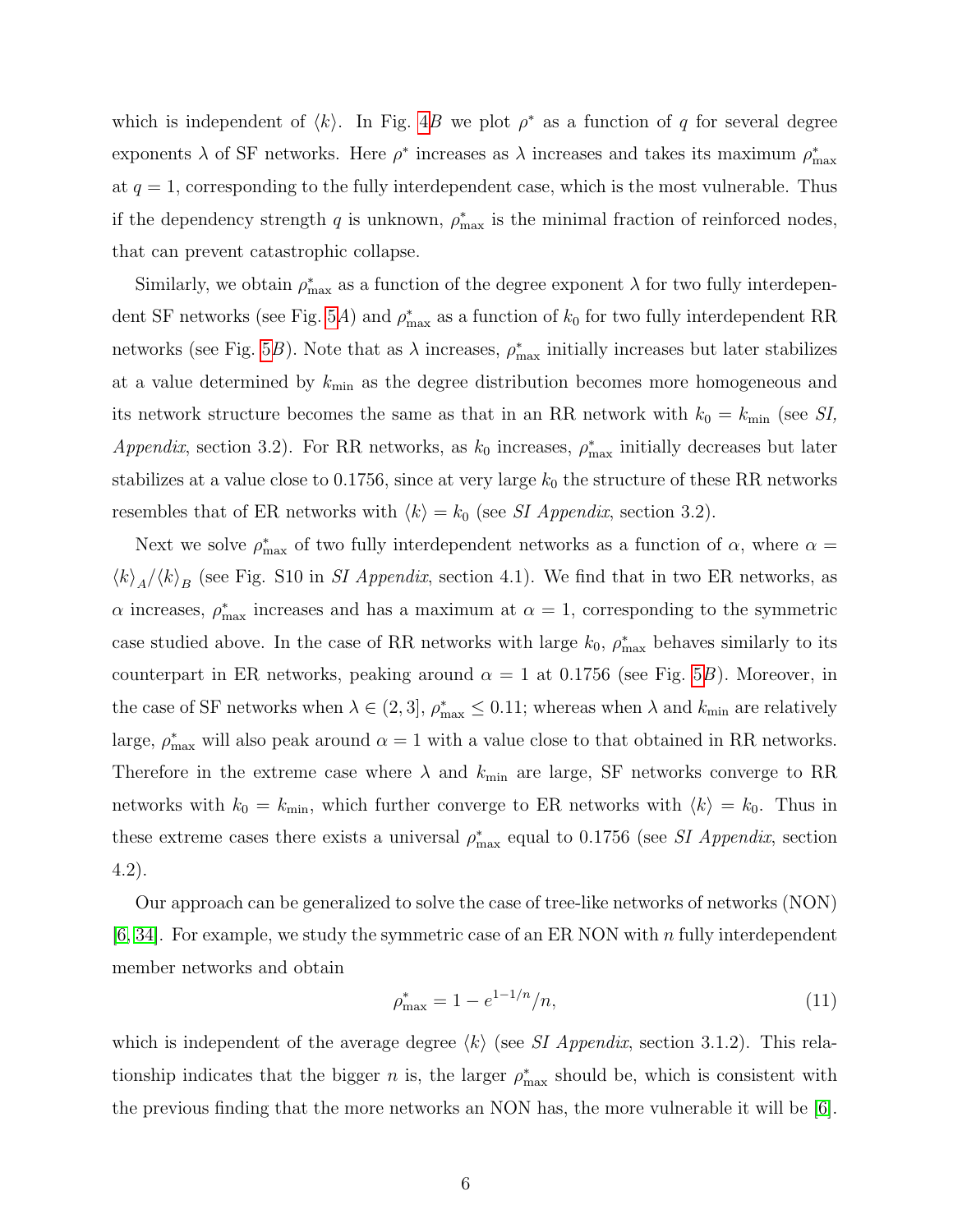## III. TEST ON EMPIRICAL DATA

We next test our mathematical framework on an empirical network, the US power grid (PG) [\[38\]](#page-8-19), with the introduction of a small fraction of reinforced nodes. It is difficult to establish the exact structure of the network, that PG interacts with, and their interdependencies due to lack of data. However, to get qualitative insight into the problem we couple the PG with either ER or SF networks which can be regarded as approximations to many real-world networks. Our motivation is to test how our model performs in the interdependent networks system with some real-world network features. Note that here, our results present cascading failures due to structural failures and do not represent failures due to real dynamics, such as cascading failures due to overloads, that appear in power grid network system. Figure [6](#page-11-1) compares the mutual percolation of two systems of interdependent networks with the same interdependence strength: PG coupled to a same sized ER network (Fig. [6](#page-11-1)A) and PG coupled to a same sized SF network (Fig. [6](#page-11-1)B). As discussed above, for  $\rho$  below a certain critical value  $\rho^*$  the systems will undergo abrupt transitions, whereas for  $\rho$  above  $\rho^*$  the systems do not undergo any transition at all. We also find that, for the interdependence strength  $q = 0.65$  shown here, the  $\rho^*$  value of the latter case is very small and close to  $0.02$  (Fig.  $6B$ ).

#### IV. SUMMARY

In summary, we have developed a general percolation framework for studying interdependent networks by introducing a fraction of reinforced nodes at random. We show that the introduction of a relatively small fraction of reinforced nodes,  $\rho^*$ , can avoid abrupt collapse and thus enhance its robustness. By comparing  $\rho^*$  in ER, SF and RR networks, we reveal the close relationship between these snetwork structures of these networks in extreme cases and find the universal upper bound for  $\rho^*$  to be 0.1756. We also observe improved robustness in systems with some real-world network structure features. The framework presented here might offer some useful suggestions on how to design robust interdependent networks.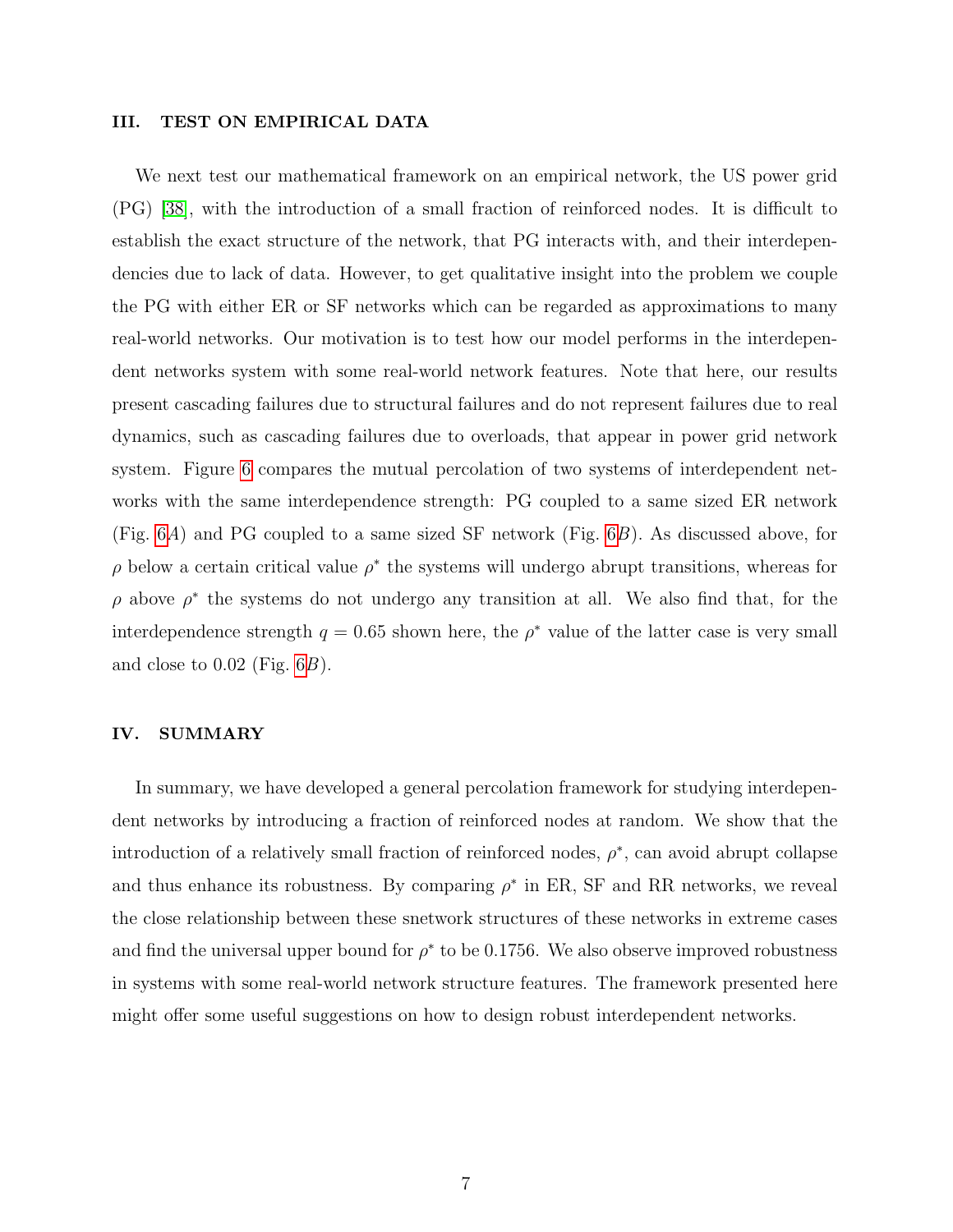### Acknowledgments

We wish to thank ONR (Grant N00014-09-1-0380, Grant N00014-12-1-0548, Grant N62909-14-1-N019), DTRA (Grant HDTRA-1-10-1-0014, Grant HDTRA-1-09-1-0035), NSF (Grant CMMI 1125290), the European MULTIPLEX, CONGAS and LINC projects, the Next Generation Infrastructure (Bsik), and the Israel Science Foundation for financial support. We also thank the FOC program of the European Union for support. YH is supported by the NSFC grant NO. 61203156.

- <span id="page-7-0"></span>[1] S. M. Rinaldi, J. P. Peerenboom & T. K. Kelly, Control Systems, IEEE, 21:11–25 (2001).
- <span id="page-7-2"></span>[2] R. G. Little, J. Urban. Technol., 9:109–123 (2002).
- [3] V. Rosato, L. Issacharoff, F. Tiriticco, S. Meloni, S. Porcellinis & R. Setola, Int. J. Crit. Infrastruct, 4:63–79 (2008).
- <span id="page-7-3"></span>[4] S. V. Buldyrev, R. Parshani, G. Paul, H. E. Stanley & S. Havlin, Nature, 464:1025–1028 (2010).
- [5] A. Bashan, R.P. Bartsch, J. W. Kantelhardt, S. Havlin & P. C. Ivanov, Nat. Commun. 3:702 (2012).
- <span id="page-7-4"></span>[6] J. Gao, S.V. Buldyrev, H. E. Stanley & S. Havlin, Nat. Phys., 8:40–48 (2012).
- <span id="page-7-1"></span>[7] D. Helbing, Nature, 497:51–59 (2013).
- [8] J-P. Onnela, J. Saramäki, J. Hyvönen, G. Szabó, D. Lazer, K. Kaski, J. Kertész, A-L. Barabási, PNAS, 104:7332–7336 (2007).
- <span id="page-7-7"></span><span id="page-7-5"></span>[9] A. Coniglio, J. Phys. A Math. Gen, 15, 3829 (1982).
- [10] T. Vicsek, M. F. Shlesinger & M. Matsushita, Fractals in Natural Sciences (World Scientific, 1994).
- <span id="page-7-6"></span>[11] F. Radicchi, Nat. Phys., **11**:597-602 (2015).
- [12] S. D.S. Reis, Y. Hu, A. Babino, J.S. Andrade Jr, S. Canals, M. Sigman & H. A. Makse, Nat. Phys., 10:762–767 (2014).
- <span id="page-7-8"></span>[13] S. Boccaletti, G. Bianconi, R. Criado, C.I.D. Genio, J. Gardeñes, M. Romance, I.Sendiña-Nadal, Z. Wang & M. Zanin, Phys. Rep, 544:1-122 (2014).
- <span id="page-7-9"></span>[14] R. Cohen, K. Erez, D. Ben-Avraham & S. Havlin, Phys. Rev. Lett., 85, 4626 (2000).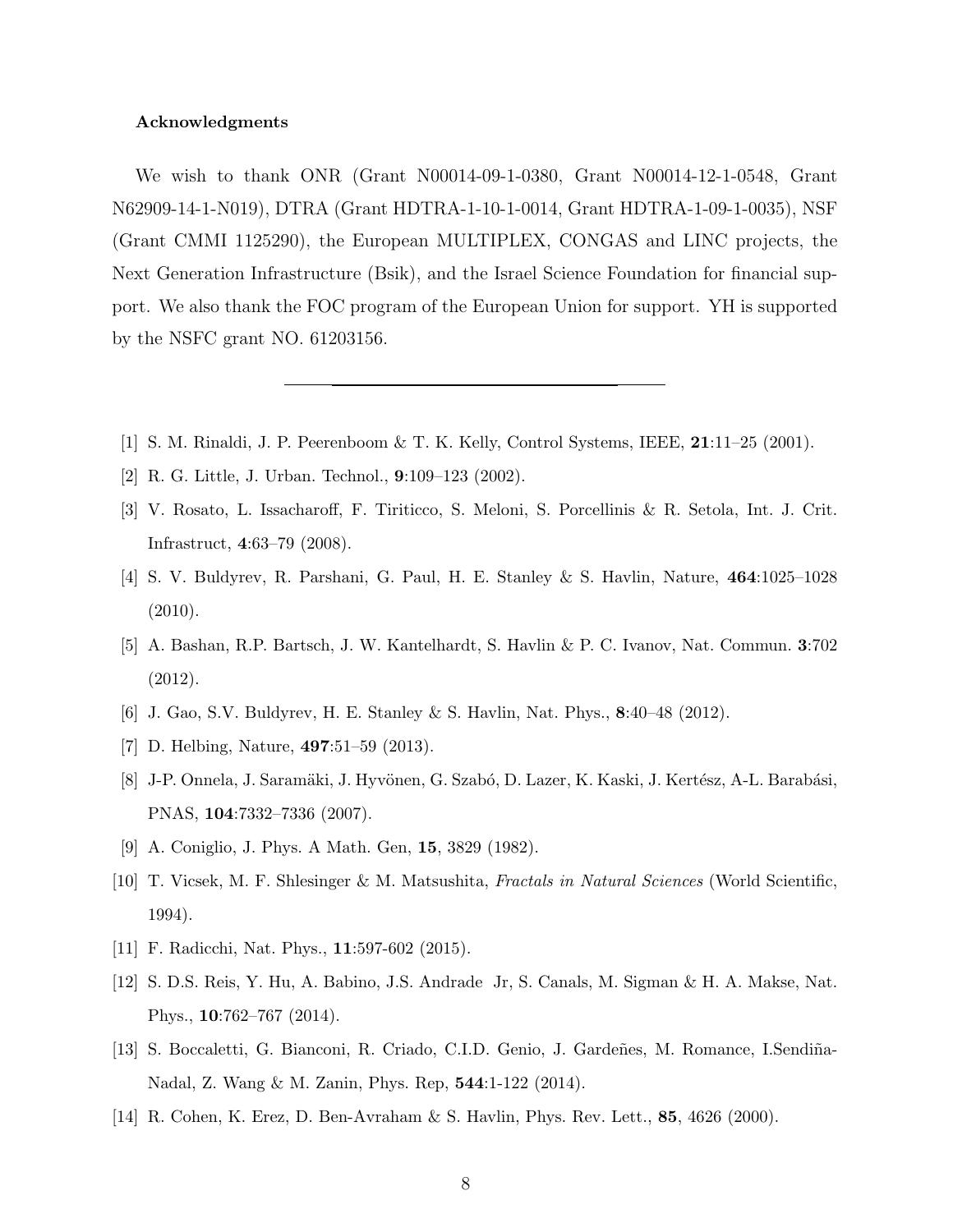- <span id="page-8-11"></span><span id="page-8-0"></span>[15] M.E.J. Newman, Phys. Rev. E, 66, 016128, (2002).
- [16] R. Cohen & S. Havlin, Complex networks: structure, robustness and function (Cambridge University Press, 2010.)
- <span id="page-8-1"></span>[17] N. Jenkins, Power Engineering Journal, 9:145-150 (1995).
- [18] G. Pepermans, J. Driesen, D. Haeseldonckx, R. Belmans & W. D'haeseleer, Energy Policy, 33:787-798 (2005).
- <span id="page-8-3"></span><span id="page-8-2"></span>[19] K. Alanne & A. Sarri, Renewable and Sustainable Energy Reviews, 10:539-558 (2006).
- [20] T.R. Henderson & R. H. Katz, Selected Areas in Communications, IEEE Journal on, 17:326- 344 (1999).
- <span id="page-8-4"></span>[21] A. Mohammed, A. Mehmood, F-N Pavlidou & M. Mohorcic, Proceedings of the IEEE, 99  $(2011).$
- <span id="page-8-5"></span>[22] A.Brown, A. Edelman, J. Rocks, A. Coniglio & R.H. Swendsen, Phys. Rev. E, 88, 043307 (2013).
- <span id="page-8-7"></span><span id="page-8-6"></span>[23] B. Bollobás, *Random graphs* (Academic, London, 2001).
- <span id="page-8-8"></span>[24] R. Albert & A.L. Barabási, Rev. Mod. Phys. **74**, 47 (2002).
- <span id="page-8-9"></span>[25] R. Parshani, S.V. Buldyrev & S. Havlin, Phys. Rev. Lett., 105, 048701 (2010).
- <span id="page-8-10"></span>[26] Y. Hu, B.Ksherim, R.Cohen & S. Havlin, Phys. Rev. E, 84, 066116 (2011).
- <span id="page-8-12"></span>[27] Y. Hu, D. Zhou, R. Zhang, Z. Han, C.Rozenblat & S. Havlin, Phys. Rev. E, 88, 052805 (2013).
- <span id="page-8-18"></span>[28] S-W. Son et al, EPL, 97, 16006 (2012).
- [29] G.J. Baxter, S.N. Dorogovtsev, A.V.Goltsev & J.F.F. Mendes, Phys. Rev. E 82, 011103 (2010).
- [30] G.J. Baxter, S. N. Dorogovtsev, J.F.F. Mendes & D. Cellai, Phys. Rev. E 89, 042801 (2014).
- <span id="page-8-14"></span>[31] B. Min & K-I Goh, Phys. Rev. E, 89, 040802 (2014).
- [32] L. Feng, C.P.Monterola & Y. Hu, New J. Phys. 17, 063025 (2015).
- <span id="page-8-13"></span>[33] B. Min, S. Lee, K-M. Lee & K-I Goh, Chaos, Solitions & Fractals, 72:49–58 (2015).
- <span id="page-8-15"></span>[34] G. Bianconi & S. N. Dorogovtsev, Phys. Rev. E **89** (2014).
- <span id="page-8-16"></span>[35] J. Gao et al, Phys. Rev. E 88, 062816 (2013).
- <span id="page-8-17"></span>[36] J. Gao et al, Phys. Rev. Lett. **107**, 195701 (2011).
- <span id="page-8-19"></span>[37] R. Parshani,S.V. Buldyrev & S. Havlin, PNAS 108, 1007 (2011).
- [38] D. J. Watts & S. H. Strogatz , Nature 393, 440 (1998).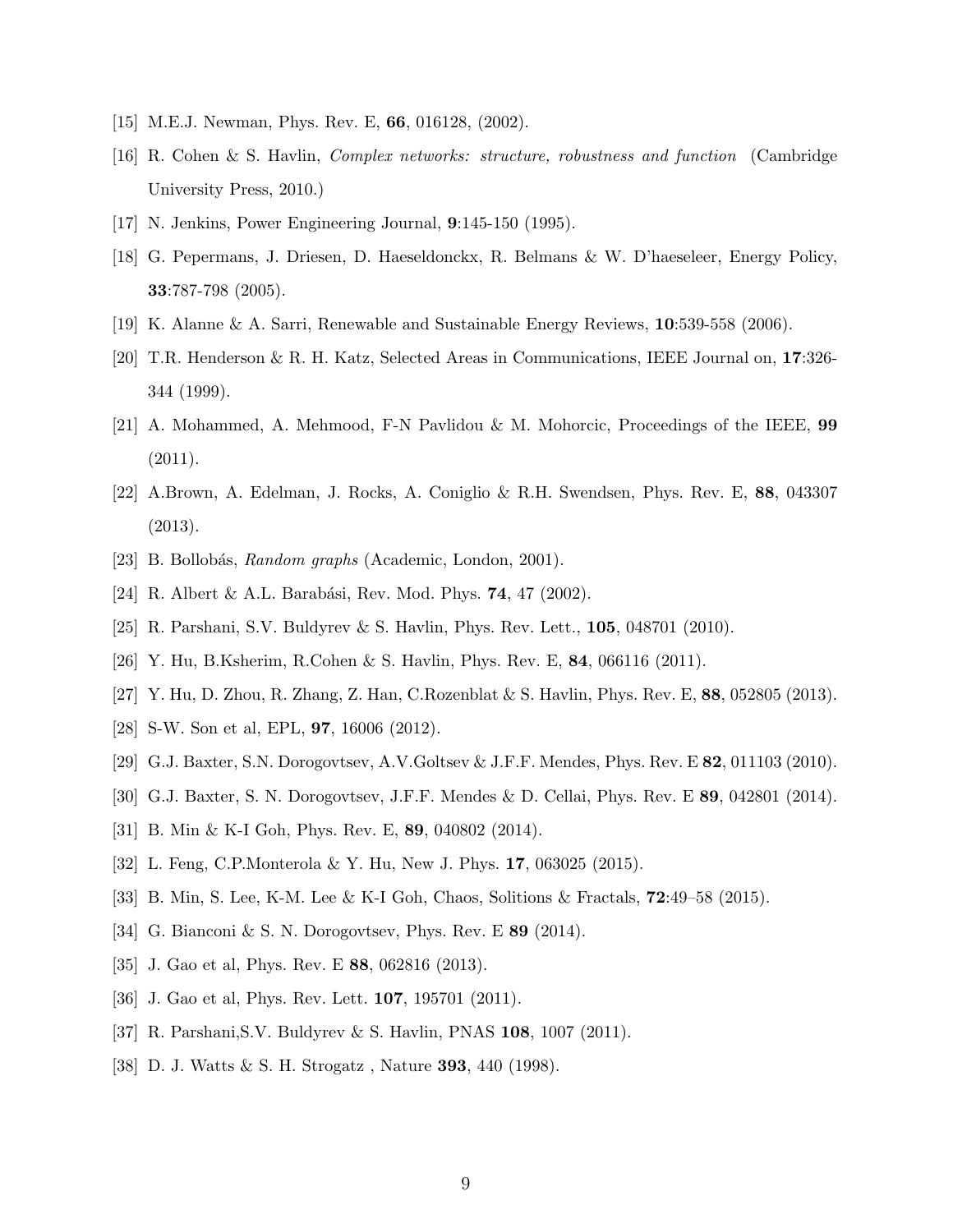

<span id="page-9-0"></span>FIG. 1: Demonstration of the model studied here where two interdependent networks A and B have gone through cascading failures and reached a steady state. The yellow arrows represent a fraction  $q_{A(B)}$  of nodes from network  $A(B)$  depending on nodes from network  $B(A)$  for critical support. Reinforced nodes  $\alpha$  and  $\beta$  (purple circles) are nodes that survive and also support their clusters even if the clusters are not connected to the largest component. Some regular nodes (green circles) survive the cascading failures whereas some other regular nodes (red circles) fail. Note that the clusters of circles in the shaded purple areas constitute the functioning component studied in our model.



<span id="page-9-1"></span>FIG. 2: The sizes of functioning components as a function of p for ER networks with  $\rho_A = 0.05$ ,  $\rho_B = 0.03$ ,  $q_A = 0.65$ ,  $q_B = 0.95$ ,  $\langle k \rangle_A = 4$ , and  $\langle k \rangle_B = 5$ . The simulation results (symbols) are obtained from two networks of  $10^5$  nodes and are in good agreement with the theoretical results (solid lines), Eqs. [3](#page-3-1) and [4.](#page-3-2) Note that for  $\rho_A \neq 0$  and  $\rho_B \neq 0$ , network  $A(B)$  always has at least a fraction  $p^2 \rho_A \rho_B q_A$  ( $p^2 \rho_A \rho_B q_B$ ) of nodes functioning after a fraction 1 – p of nodes are removed from both networks.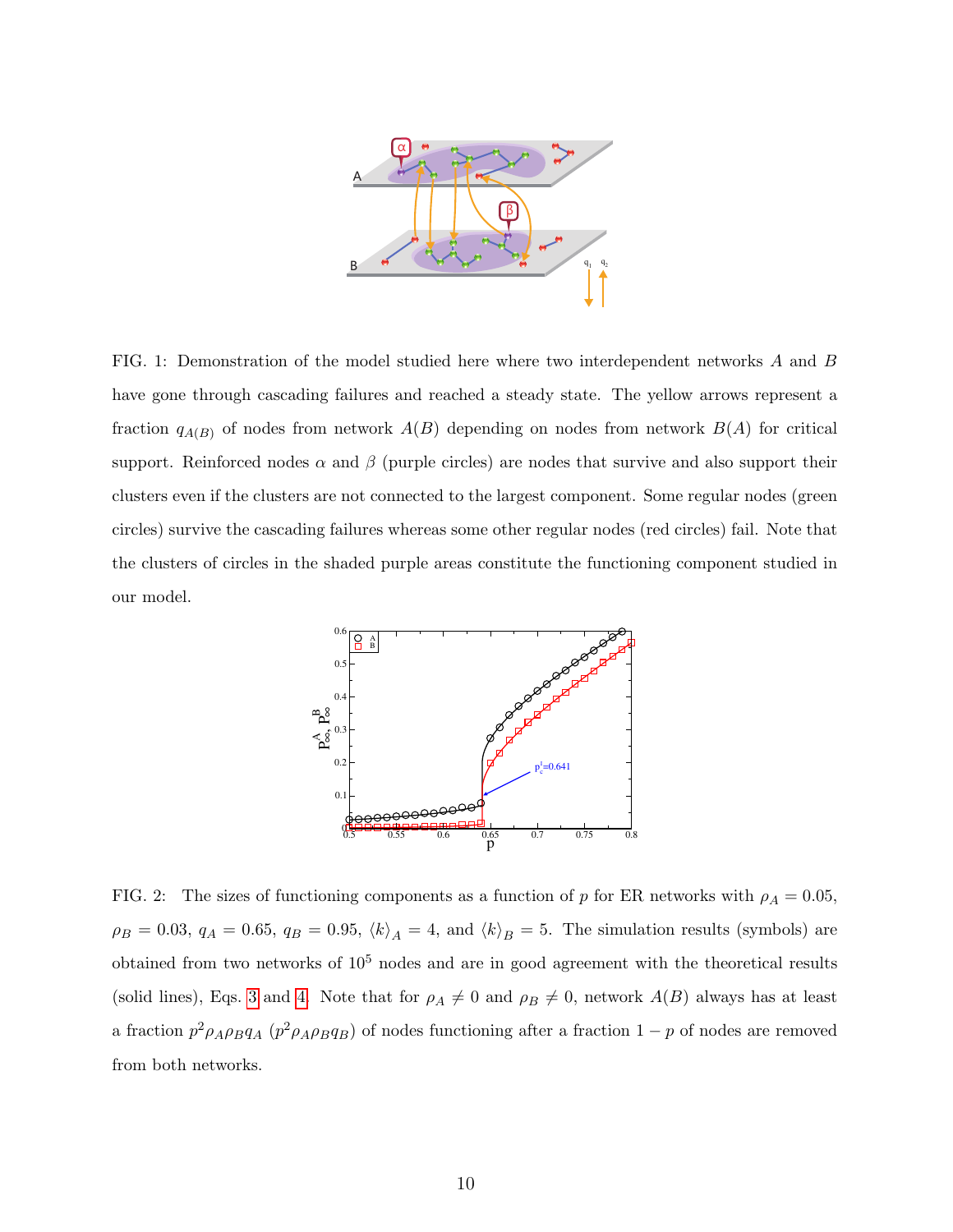

<span id="page-10-0"></span>FIG. 3: Percolation properties of symmetric interdependent ER and SF networks.  $(A),(B)$ Demonstration of the behavior of  $P_{\infty}(p)$  around  $\rho^*$  for (A) ER network with  $\langle k \rangle = 4$ ,  $q = 1$  and (B) SF networks with  $P(k) \sim k^{-\lambda}$ ,  $\lambda = 2.7$ ,  $k_{\min} = 2$ ,  $k_{\max} = 2048$  and  $q = 1$ . (C),(D) The size of the functioning component  $P_{\infty}(p_c^I)$  at the abrupt collapse as a function of  $\rho$ . We find  $\rho^*$  for both cases as highlighted in the graphs.



<span id="page-10-1"></span>FIG.  $4$ : (A)  $\rho^*$  as a function of q for symmetric ER networks with different values of  $\langle k \rangle$ . The results are obtained using Eq. [7](#page-4-0) and these curves converge at the point  $(1, 0.1756)$ . (B)  $\rho^*$  as a function of q for symmetric SF networks with  $k_{\text{min}} = 2$  and different values of  $\lambda$ . The results are obtained from numerical calculations (Eq. (30) in SI Appendix, section 3. We always have  $\rho_{\text{max}}^*$  at  $q = 1$  corresponding to the fully interdependent scenario.